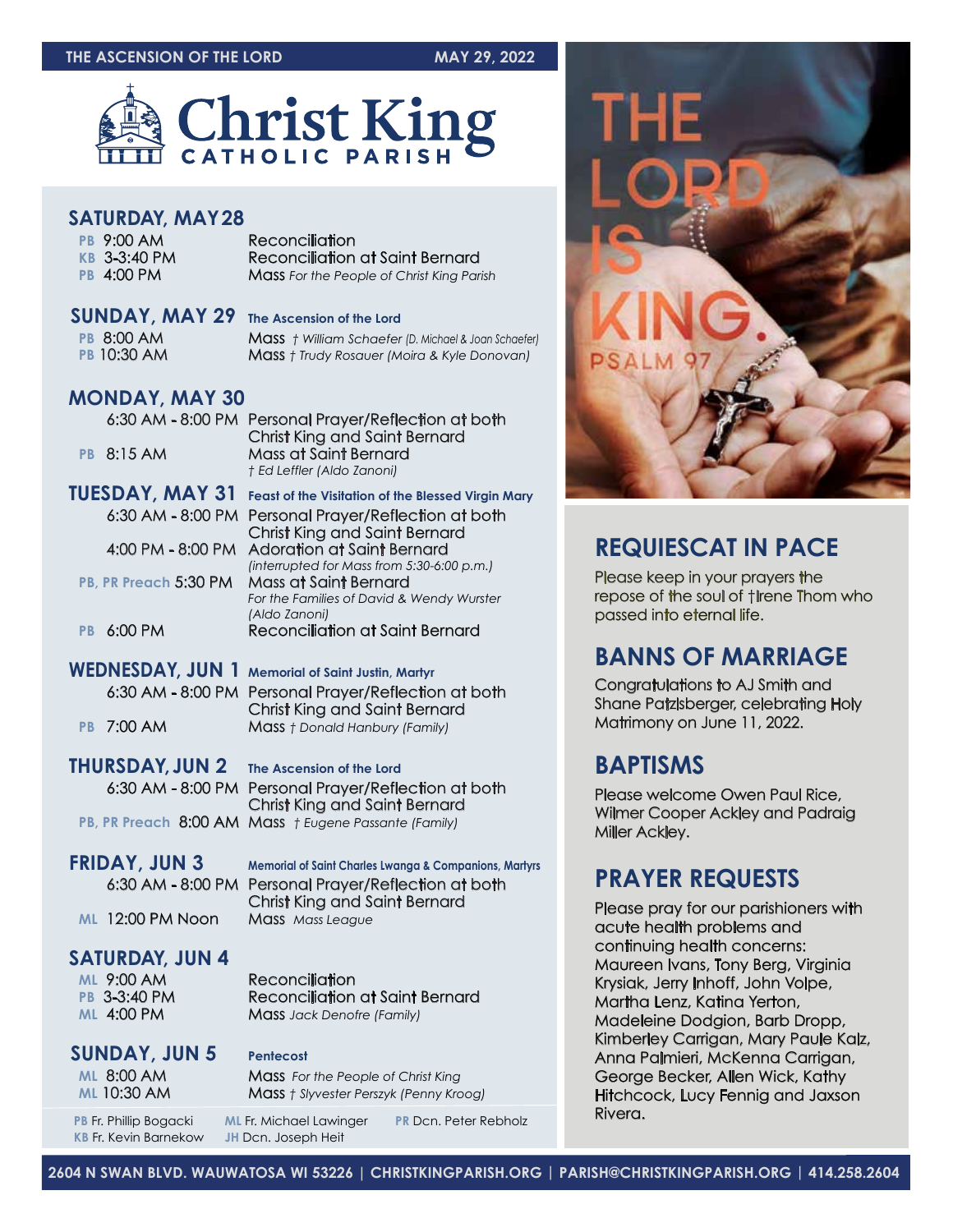# June PST. CHECKLIST



**Seek opportunities to build relationships, proclaim the Good News of Jesus Christ and His kingdom, and invite people into the life of the Church**.

# **Join Summer Alpha**

[Is there more to life than this? Looking](https://www.alphaintosa.com)  to form a relationship with God? Seeking community? Join us this summer at All Saints Parish, beginning June 7. Register at alphaintosa.com.





**Equip disciples for a life of mission in the prayer and sacramental life of the Church.**

#### **Refresh yourself on Pentecost**

[Watch Busted Halo's Pentecost in 2 Minutes at](https://bit.ly/TwoMinutePentecost)  https://bit.ly/TwoMinutePentecost then read the CGS article in the June 5 bulletin.

## **[Join in the Sacred Heart Novena](https://www.praymorenovenas.com)**

Beginning June 16, bring a special intention to Jesus for nine days leading up to the Feast of the Sacred Heart. Find more information at praymorenovenas.com.

#### **Love Jesus**

Spend time before Mass reflecting on the Sunday readings for June 19, the Solemnity of the Most Holy Body and Blood of Christ at [https://bible.usccb.org/. How do you view the](https://bible.usccb.org/)  Eucharist? Do you go through the motions when receiving the Eucharist at Mass? How can you show Jesus greater love?



**Connect people to the Church and one another as they grow in friendship and habits of discipleship.**

# **Congratulate a Grad**

Pray for and congratulate our 8th grade graduates, as well as all those graduating.

### **Take the Next Step**

Are you an adult interested in being Baptized, receiving First Eucharist, Confirmation, or have your marriage validated in the Catholic Faith? Contact [Emily at linne@christkingparish.org for more](mailto:linne@christkingparish.org)  information .

## **Pray for Healing**

Have you or a loved one been impacted by infertility or miscarriage? You are not alone. Our Elizabeth Ministry prays for healing among our parishioners. Make a [prayer request for a past or present healing](https://bit.ly/EministryPrayerRequest)  at https://bit.ly/EministryPrayerRequest.



**Send disciples to the mission field to love, serve, and form others, both inside and outside of parish life.**

# **Send Love to Dad!**

Send love to dads this Father's Day! What are ways your earthly father reflects your heavenly Father? Be sure to share these qualities with him!

## **Serve Others**

We need a total of eight to ten people to help each Tuesday and Thursday night while we serve a to-go meal. The time commitment is approximately two hours, 4:15-6:15 pm. Meals are served at All Saints which is located at 4051 N. 25th Street, just north of Capitol.

See more details in this bulletin (5/29/22) and sign up for a night or two in the [coming weeks at: https://bit.ly/MealServe.](https://bit.ly/MealServe)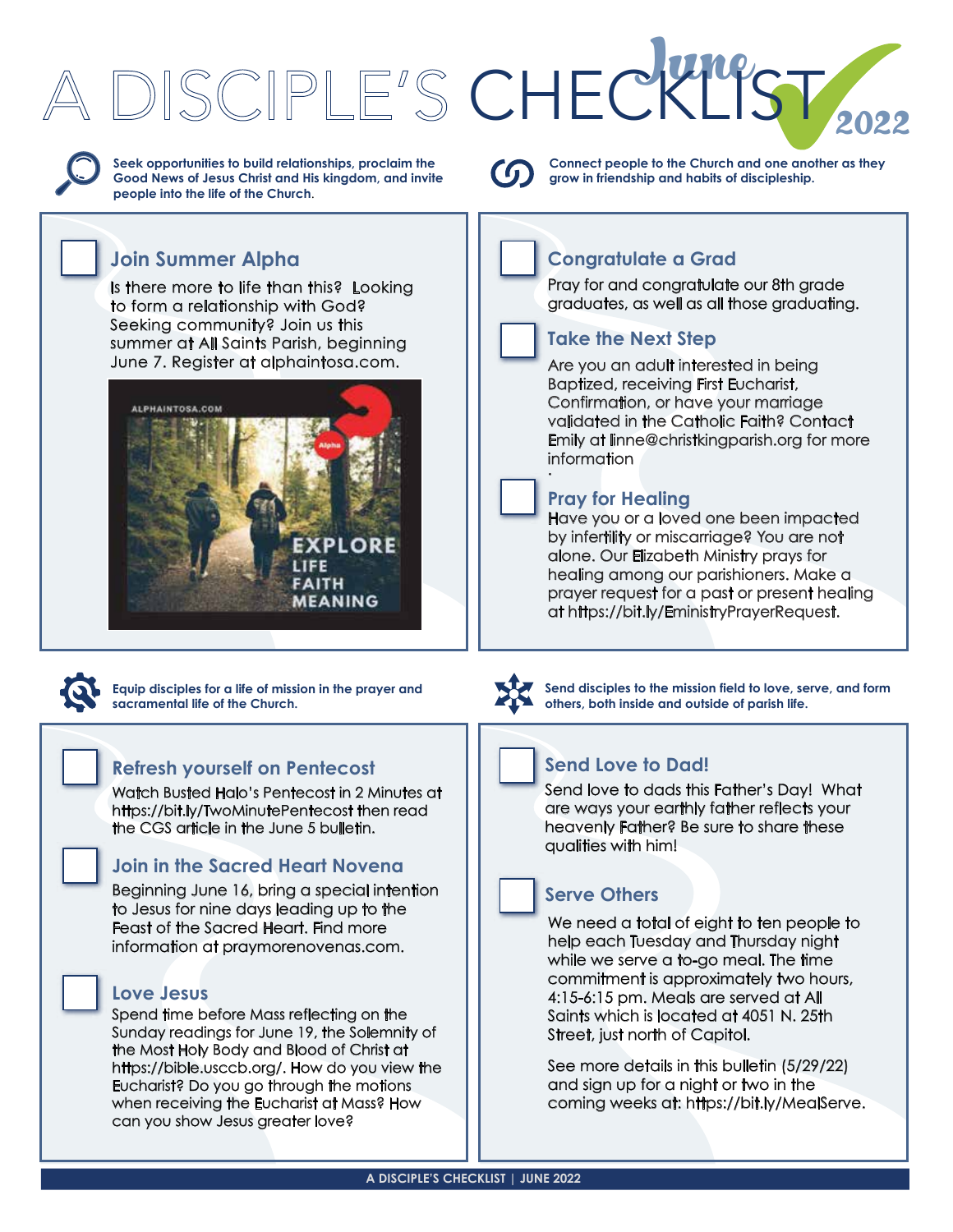# **[Explore Life, Faith](https;//www.alphaintosa.com) and Meaning**

# **Alpha is for anyone who**

- Is seeking community, Christian or not
- Has opinions about **Christianity**
- Is unsure of their belief in God
- Would like to deepen their relationship with **Jesus**

# **Alpha**

# **What**

Enjoy food, a video & conversation

# **When**

4:30 PM Tuesdays, beginning June 7

# **Where**

All Saint's Parish, 4051 N. 25th Street, Milwaukee 53209

# **Who** Contact Tim Tarpey for more info at [timtarpey@yahoo.com](mailto:timtarpey@yahoo.com)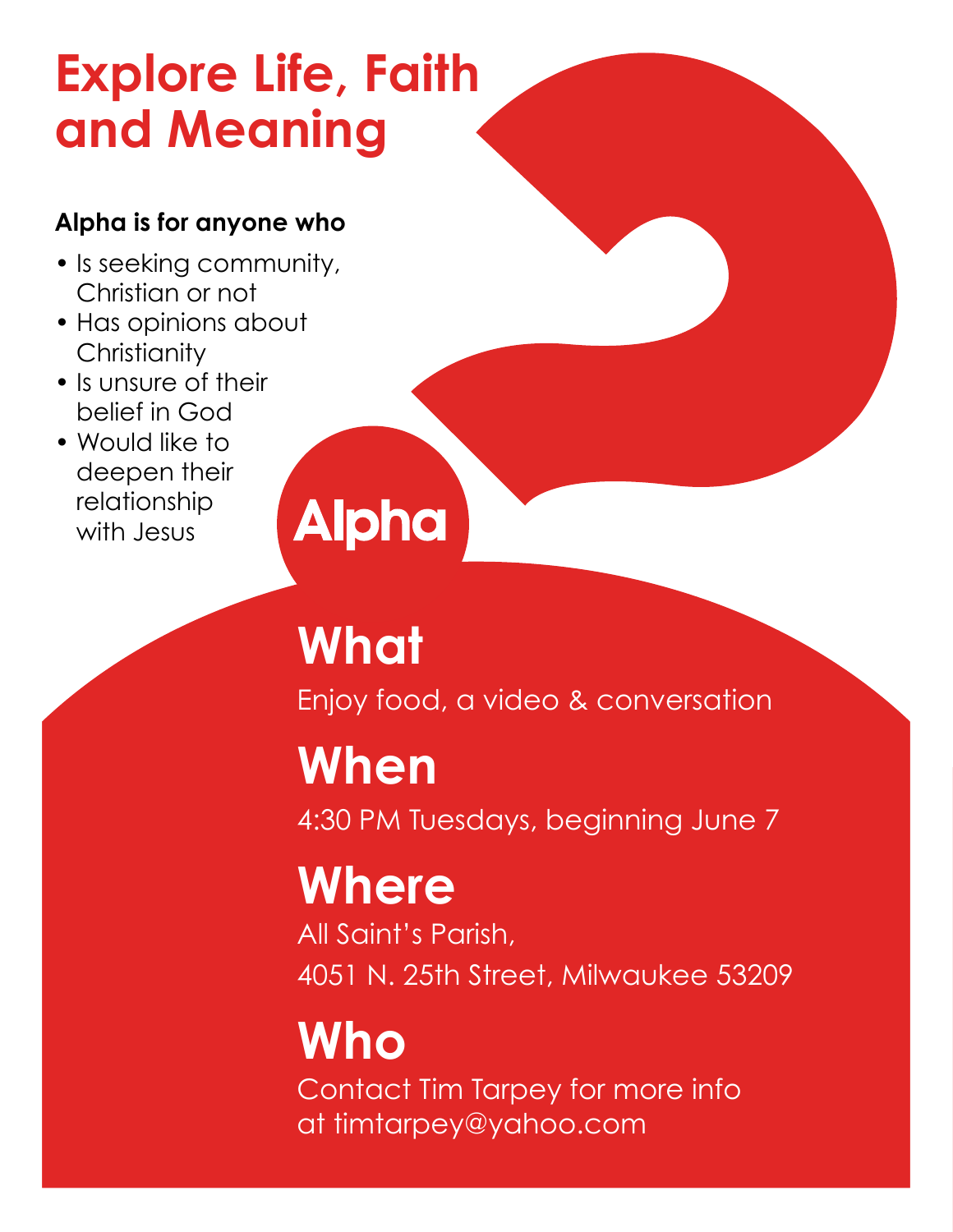# **HOW CAN WE HELP?**

#### **Infant Baptism**

Baptism is an initiation into a new life of discipleship and access to the full spiritual riches of the Church. The parish rejoices at the gift of new life and seeks to assist you in this mission as parents, starting with the sacramental grace of Baptism. Preparation sessions are held regularly among our tri-parish collaborative relationship. For the convenience of parents, we encourage you to begin preparation prior to the birth of the child. Baptisms are celebrated on particular Sundays of the month either during Mass or after Mass. Contact the parish office for details.

#### **Marriage**

The grace proper to the Sacrament of Matrimony is intended to perfect the love of a couple and to strengthen their indissoluble unity. By this grace, they help one another to attain holiness in their married life and in welcoming and educating their children. Our parish rejoices at the gift of marriage. Contact the parish priests or the parish office as soon as possible prior to planning a wedding, so as to allow the support and preparation process the Church provides to future married couples.

#### **Anointing of the Sick**

Anointing of the Sick is a powerful sacrament of healing for one's body and soul. It can be requested any time, most conveniently after a Sunday Mass. Contact the celebrant to request this sacrament. The parish priests may be contacted directly to celebrate this sacrament by appointment as well.

#### **House/Hospital/Care Facility Calls** Call parish office or parish priest directly.

#### **Looking to Become Catholic?**

Do you desire more information on entering the Catholic Church? We are here to answer your questions, listen to your story, and help you grow closer to God. For more information call 414-258-2604 or email Emily: [linne@christkingparish.org.](mailto:linne@christkingparish.org)

#### **Want to become a Parishioner?**

Stop by the Welcome Desk at the 91st Street entrance after Masses to pick up a new member folder or go online and start the process.

M [Join at https://bit.ly/ENews-ChristKing](https://bit.ly/ENews-ChristKing)

[Christ King Catholic Parish and School](https://www.youtube.com/channel/UCzJ4ObNxSlu6EJKueoPr4Dg)

[Christ King Parish and School](https://www.facebook.com/christkingparishandschool)

[Click the giving link on the homepage](https://www.eservicepayments.com/cgi-bin/Vanco_ver3.vps?appver3=tYgT1GfNxRUldiimjHMvOSc_qcKfArW-mGLBJ0s6YHybVUj5bO4SnBpBvkGj-Y2C_szRjQkBd_TowVIM2qGpysfDMNaSWakGY0od-6pjreE=&ver=3)

#### **[CHRIST KING SCHOOL](http://www.christkingschool.org) Christkingschool.org / (414) 258-4160**

#### **Principal**

Mrs. Grace Urbanski [principal@christkingschool.org](mailto:principal@christkingschool.org)

#### **Executive Administrative Asst.**

Julie Sgrignuoli, ext. 40 [sgrignuolij@christkingschool.org](mailto:sgrignuolij@christkingschool.org)

# **[CHRIST KING PARISH](https://www.christkingparish.org)**

**Christkingparish.org / (414) 258-2604**

#### **Christ King and Saint Bernard: Pastor**

Very Rev. Phillip Bogacki, ext. 20 [bogackip@christkingparish.org](mailto:bogackip@christkingparish.org) Also serves as Moderator of the Curia and Vicar General for the Archdiocese of Milwaukee

#### **Associate Pastor**

Rev. Michael Lawinger, ext. 32 [lawingerm@christkingparish.org](mailto:lawingerm@christkingparish.org)

#### **Permanent Deacon**

Deacon Peter Rebholz, ext. 17 [rebholzp@christkingparish.org](mailto:rebholzp@christkingparish.org)

**Director of Liturgical Music** Bill Lieven, ext. 27 [lievenb@christkingparish.org](mailto:lievenb@christkingparish.org)

#### **Director of Liturgy**

Maggie Pernice, ext. 22 [pernicem@christkingparish.org](mailto:pernicem@christkingparish.org)

#### **Director of Adult Formation & Discipleship**

Emily Linn, ext. 21 [linne@christkingparish.org](mailto:linne@christkingparish.org)

#### **Campus Maintenance Supervisor**

Mark Martinez, ext. 29 [martinezm@christkingparish.org](mailto:martinezm@christkingparish.org)

**Campus Maintenance Technicians** Bill Flaig and Bryan Puglisi, ext. 48

#### **Director of Administrative Services**

Laura Brown, ext.12 [brownl@christkingparish.org](mailto:brownl@christkingparish.org)

#### **Director of Finance**

Emily Axt, ext. 34 [axte@christkingparish.org](mailto:axte@christkingparish.org)

**Administrative Assistant** Peggy Jelacic, ext. 10 [parish@christkingparish.org](mailto:parish@christkingparish.org)

#### **Pastoral Executive Assistant**

Shelley Harrington, ext.23 [harringtons@christkingparish.org](mailto:harringtons@christkingparish.org)

#### **Communications Coordinator**

Laura Shears, ext. 13 [shearsl@christkingparish.org](mailto:shearsl@christkingparish.org)

#### **Teaching Seminarians**

Deacon Joseph Heit [Heitj@christkingparish.org](mailto:Heitj@christkingparish.org) John Duranso [Duransoj@christkingparish.org](mailto:Duransoj@christkingparish.org)

**[Tri-Parish Faith Formation Ministries:](https://www.triparishfaithformation.org)**  See triparishfaithformation.org for full program details.

**Director of Children's Ministry (Grd K3-5)** Samantha El-Azem, ext. 33 [elazems@christkingparish.org](mailto:elazems@christkingparish.org)

#### **Director of Youth Ministry (Grd 6-12)**

Sarah Daszczuk, ext. 26 [daszczuks@christkingparish.org](mailto:daszczuks@christkingparish.org)

# **PARISH OFFICE HOURS**

**Monday** Closed **| Tu-Th** 8:30-4:30 PM **Friday** 8:30-1 PM | **Sa & Su** Closed

# **ONGOING MINISTRIES,**

**Reach out to contacts for activity status.**

#### **Alpha**

Alpha is for anyone who is seeking community, has opinions about the Christian faith, is unsure of, or would like to deepen their belief or relationship with God. Sessions run Spring and Fall. Emily, [linne@christkingparish.org](mailto:linne@christkingparish.org)

#### **Small Discipleship/Connect Groups**

Join or facilitate a small discipleship group (6-8 people) to grow together in your Catholic faith. Groups meet various days/ times. Emily, [linne@christkingparish.org](mailto:linne@christkingparish.org)

#### **Mothers' Playgroup**

Fridays, 9AM - 11AM. Meets in CK's child care room (church basement). Enter 91st Street church doors and follow signs. Vanessa, [vmatenaer@gmail.com](mailto:vmatenaer@gmail.com)

#### **Men's Ministry Group**

Weekly breakfast and discussion group focusing on men's relationship with God, their spouse, and children. Thursdays, 6AM in CK Parish Center. Pat Masterson or Casey Allen, [ckmensgroup@gmail.com](mailto:ckmensgroup@gmail.com)

#### **Elizabeth Ministry**

Provides prayers and support for life events related to childbirth. Make online prayer requests and get additional resources on the Service/Ministry tab of our website. Kerri, [kerrichirdon@gmail.com](mailto:kerrichirdon@gmail.com)

#### **Simply the Word**

Bible study and discussion emphasizing Scripture's transforming personal application. Meets weekly, Thursday mornings/evenings, Sept. - May. Cindy Schmidt, [schmidtcynthiaa@gmail.com](mailto:schmidtcynthiaa@gmail.com)

#### **Parish Center Library**

Open after Masses on Saturday & Sunday.

#### **SPRED (Special Religious Development)**

Formation for children with intellectual disabilities ages 6-10. Sunday Mornings 10-11:30AM. Sessions Sept.- May. Eileen Wingenter, [Leeniewing@aol.com](mailto:Leeniewing@aol.com)

#### **All Saints Partnership**

Partnership between Christ King and Saint Bernard, and All Saints in the City of Milwaukee. Tim Tarpey, [timtarpey@yahoo.com](mailto:timtarpey@yahoo.com)

#### **Monthly Meal Programs**

South site-2nd Wed: Julie Wendelberger, [javajules4u@gmail.com](mailto:javajules4u@gmail.com) North site-4th Wed: Mary Anderson, [andersml@sbcglobal.net or](mailto:andersml@sbcglobal.net) Julie Frank, [juliefrank50@gmail.com](mailto:juliefrank50@gmail.com)

#### **St. Vincent dePaul Society**

Offers voucher assistance for clothing, furniture and appliances to those in need by visiting families in their homes. Meets the 2nd Monday of each month. Judy O'Connell, [wisoconnell5@gmail.com or](mailto:wisoconnell5@gmail.com) (414) 303-2229

**St. Vincent dePaul Milwaukee Help** (414) 462-7837